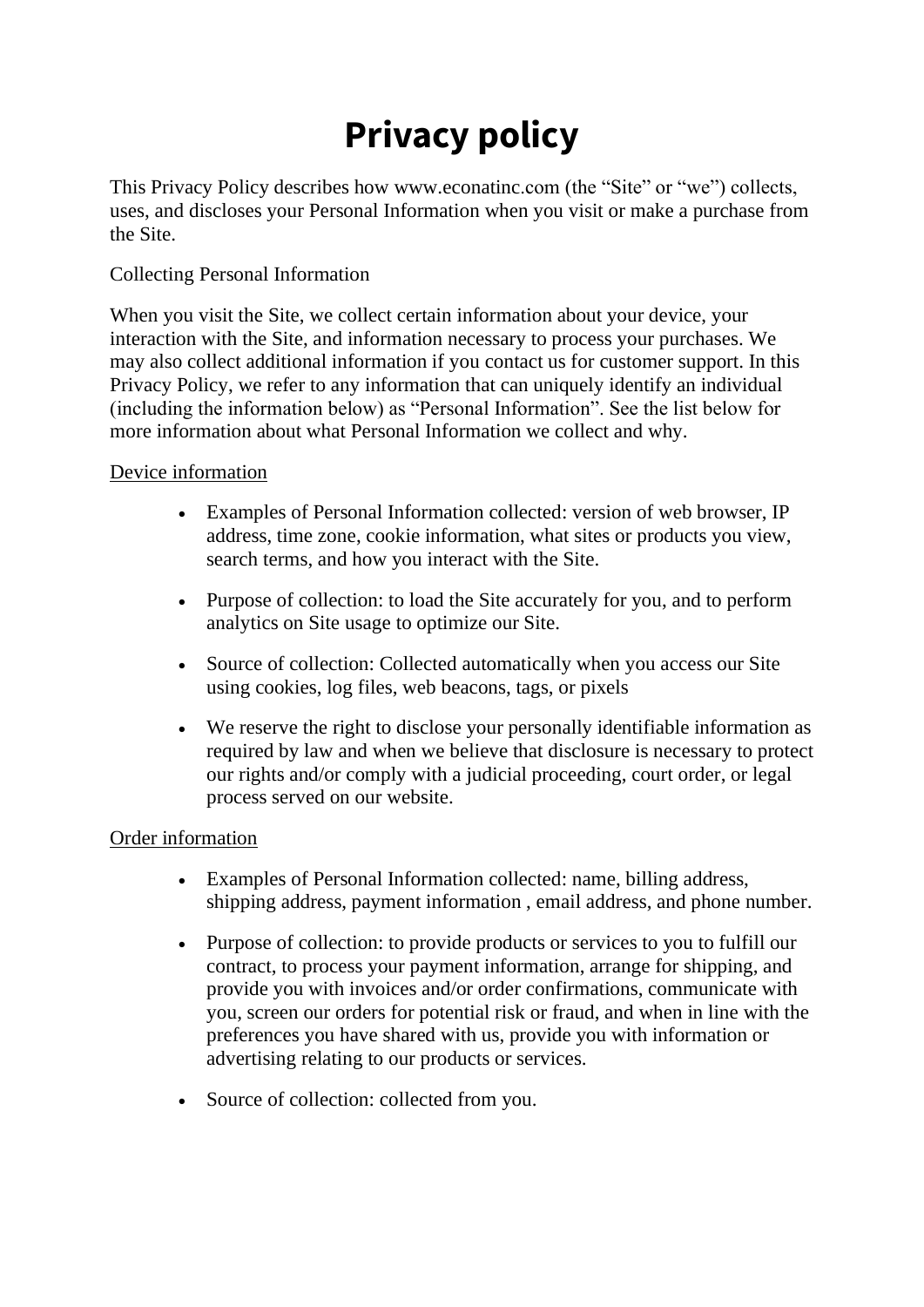• identifiable information as required by law and when we believe that disclosure is necessary to protect our rights and/or comply with a judicial proceeding, court order, or legal process served on our website.

## Sharing Personal Information

We share your Personal Information with service providers to help us provide our services and fulfill our contracts with you, as described above. For example:

- We may share your Personal Information to comply with applicable laws and regulations, to respond to a subpoena, search warrant or other lawful request for information we receive, or to otherwise protect our rights.
- We sometimes use these cookies to remarket visitors of our site. This allows us to match the right people with the right message across the Internet. We currently use these Google Analytics features: Remarketing with Google Analytics, Google Display Network Impression Reporting, Google Analytics Demographics and Interest Reporting, and, Integrated services that require Google Analytics to collect data via advertising cookies and anonymous identifiers. For more information about how you can opt out of Google's use of cookies on our site, visit Google's [Ads](http://www.google.com/settings/ads)  [Settings.](http://www.google.com/settings/ads) Alternatively, you can opt out of many third-party vendors' use of cookies by visiting the [Network Advertising Initiative opt-out page.](http://www.networkadvertising.org/managing/opt_out.asp) You can also review [Google Analytics' available opt-outs for the web.](https://tools.google.com/dlpage/gaoptout/)

## Behavioural Advertising

As described above, we use your Personal Information to provide you with targeted advertisements or marketing communications we believe may be of interest to you. For example:

- We use Google Analytics to help us understand how our customers use the Site. You can read more about how Google uses your Personal Information here: [https://policies.google.com/privacy?hl=en.](https://policies.google.com/privacy?hl=en)You can also opt-out of Google Analytics here: [https://tools.google.com/dlpage/gaoptout.](https://tools.google.com/dlpage/gaoptout)
- We share information about your use of the Site, your purchases, and your interaction with our ads on other websites with our advertising partners. We collect and share some of this information directly with our advertising partners, and in some cases through the use of cookies or other similar technologies (which you may consent to, depending on your location).

For more information about how targeted advertising works, you can visit the Network Advertising Initiative's ("NAI") educational page

at [http://www.networkadvertising.org/understanding-online-advertising/how-does-it](http://www.networkadvertising.org/understanding-online-advertising/how-does-it-work)[work.](http://www.networkadvertising.org/understanding-online-advertising/how-does-it-work)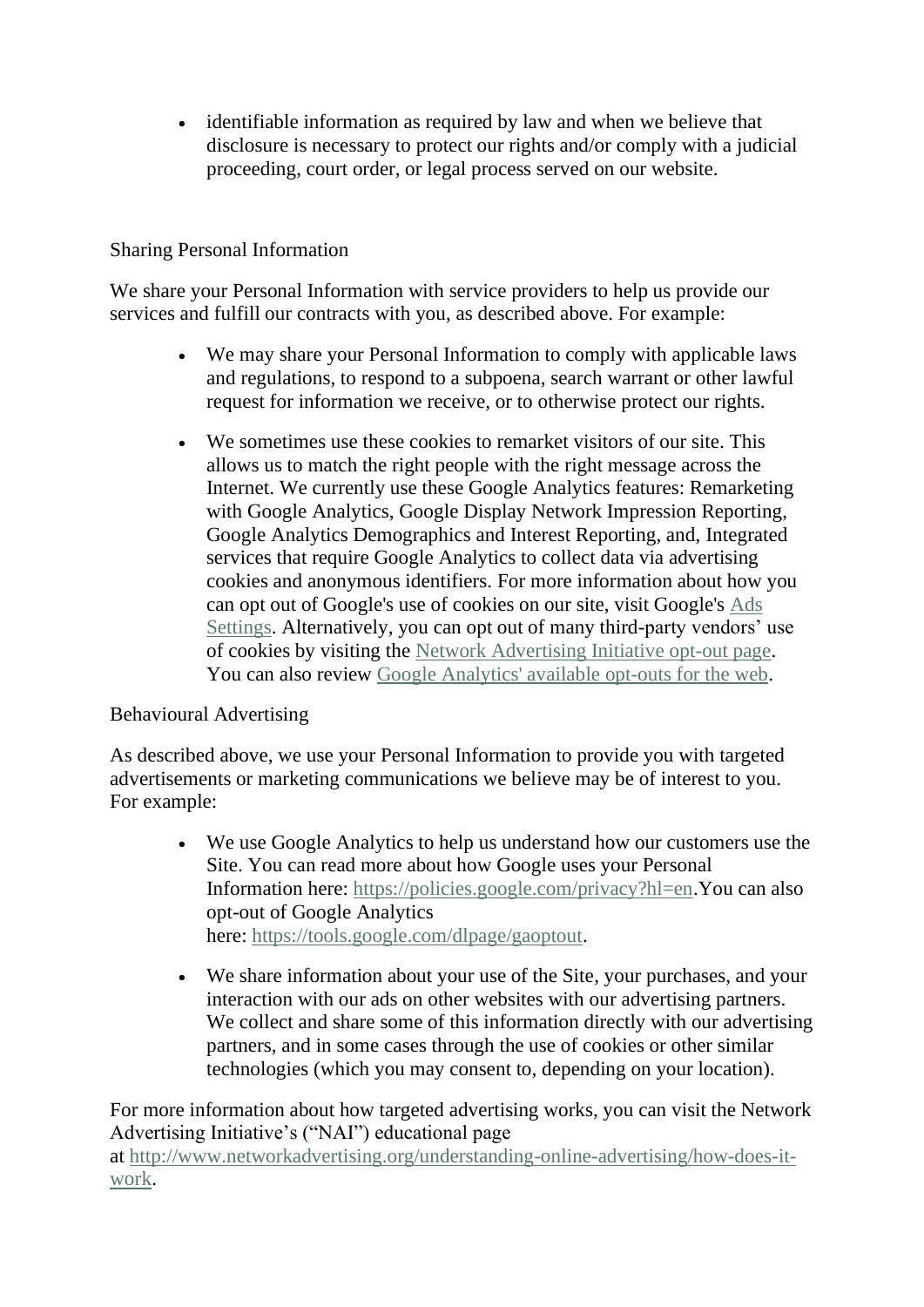We use your personal Information to provide our services to you, which includes: offering products for sale, processing payments, shipping and fulfillment of your order, and keeping you up to date on new products, services, and offers.Lawful basis

Pursuant to the General Data Protection Regulation ("GDPR"), if you are a resident of the European Economic Area ("EEA"), we process your personal information under the following lawful bases:

- Your consent;
- The performance of the contract between you and the Site;
- Compliance with our legal obligations;
- To protect your vital interests;
- To perform a task carried out in the public interest;
- For our legitimate interests, which do not override your fundamental rights and freedoms.

# Retention

When you place an order through the Site, we will retain your Personal Information for our records unless and until you ask us to erase this information. For more information on your right of erasure, please see the 'Your rights' section below.

Automatic decision-making

If you are a resident of the EEA, you have the right to object to processing based solely on automated decision-making (which includes profiling), when that decisionmaking has a legal effect on you or otherwise significantly affects you.

Services that include elements of automated decision-making include:

- Temporary denylist of IP addresses associated with repeated failed transactions. This denylist persists for a small number of hours.
- Temporary denylist of credit cards associated with denylisted IP addresses. This denylist persists for a small number of days.

# GDPR

If you are a resident of the EEA, you have the right to access the Personal Information we hold about you, to port it to a new service, and to ask that your Personal Information be corrected, updated, or erased. If you would like to exercise these rights, please contact us through the contact information below

Your Personal Information will be initially processed in Ireland and then will be transferred outside of Europe for storage and further processing, including to Canada and the United States. For more information on how data transfers comply with the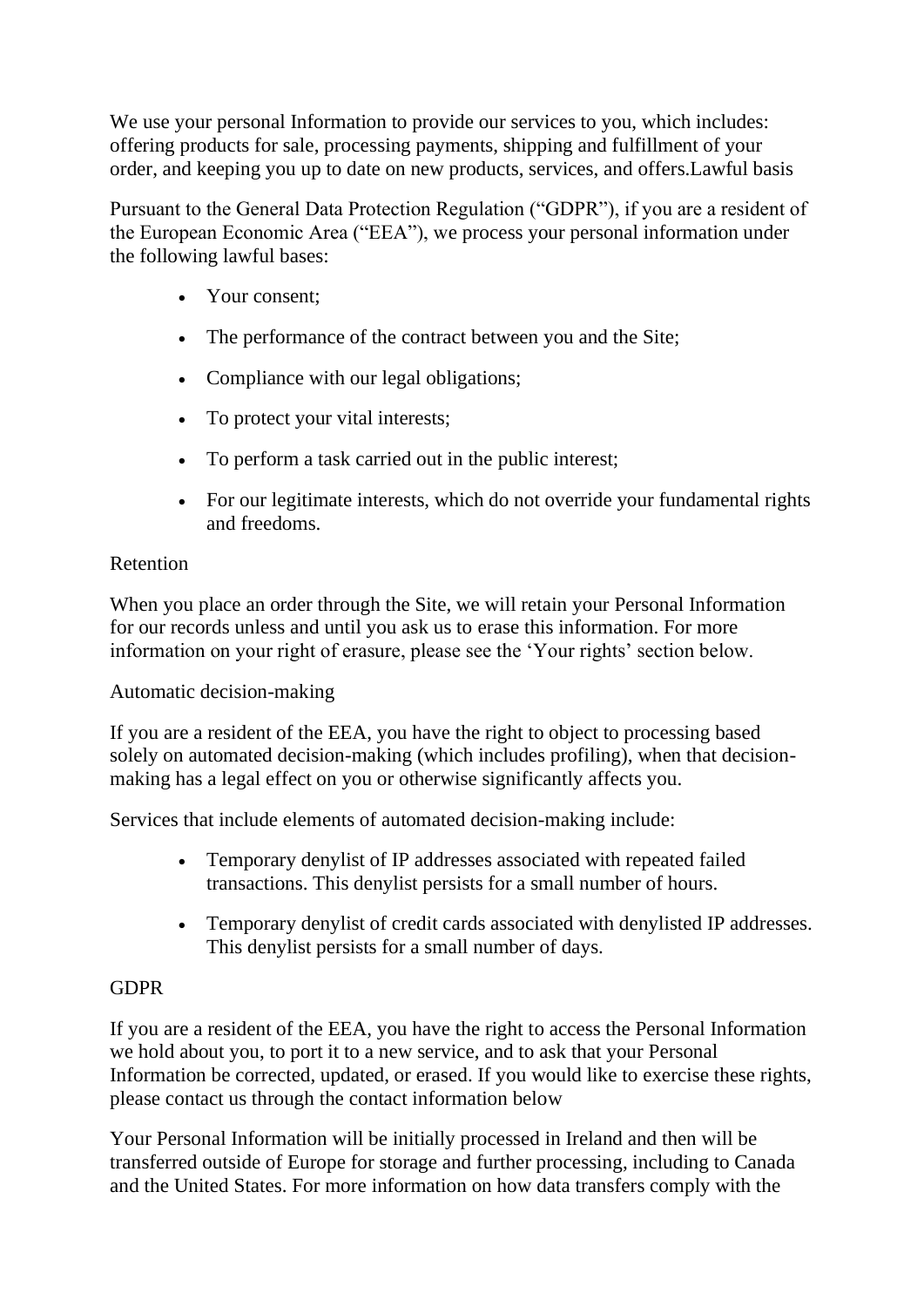## CCPA

If you are a resident of California, you have the right to access the Personal Information we hold about you (also known as the 'Right to Know'), to port it to a new service, and to ask that your Personal Information be corrected, updated, or erased. If you would like to exercise these rights, please contact us through the contact information below *info@econatinc.com*

If you would like to designate an authorized agent to submit these requests on your behalf, please contact us at the address below.

## **Cookies**

A cookie is a small amount of information that's downloaded to your computer or device when you visit our Site. We use a number of different cookies, including functional, performance, advertising, and social media or content cookies. Cookies make your browsing experience better by allowing the website to remember your actions and preferences (such as login and region selection). This means you don't have to re-enter this information each time you return to the site or browse from one page to another. Cookies also provide information on how people use the website, for instance whether it's their first time visiting or if they are a frequent visitor.

The length of time that a cookie remains on your computer or mobile device depends on whether it is a "persistent" or "session" cookie. Session cookies last until you stop browsing and persistent cookies last until they expire or are deleted. Most of the cookies we use are persistent and will expire between 30 minutes and two years from the date they are downloaded to your device.

You can control and manage cookies in various ways. Please keep in mind that removing or blocking cookies can negatively impact your user experience and parts of our website may no longer be fully accessible.

Most browsers automatically accept cookies, but you can choose whether or not to accept cookies through your browser controls, often found in your browser's "Tools" or "Preferences" menu. For more information on how to modify your browser settings or how to block, manage or filter cookies can be found in your browser's help file or through such sites as [www.allaboutcookies.org.](https://www.ufoheaters.com/policies/www.allaboutcookies.org)

Additionally, please note that blocking cookies may not completely prevent how we share information with third parties such as our advertising partners. To exercise your rights or opt-out of certain uses of your information by these parties, please follow the instructions in the "Behavioural Advertising" section above.

## Do Not Track

Please note that because there is no consistent industry understanding of how to respond to "Do Not Track" signals, we do not alter our data collection and usage practices when we detect such a signal from your browser.